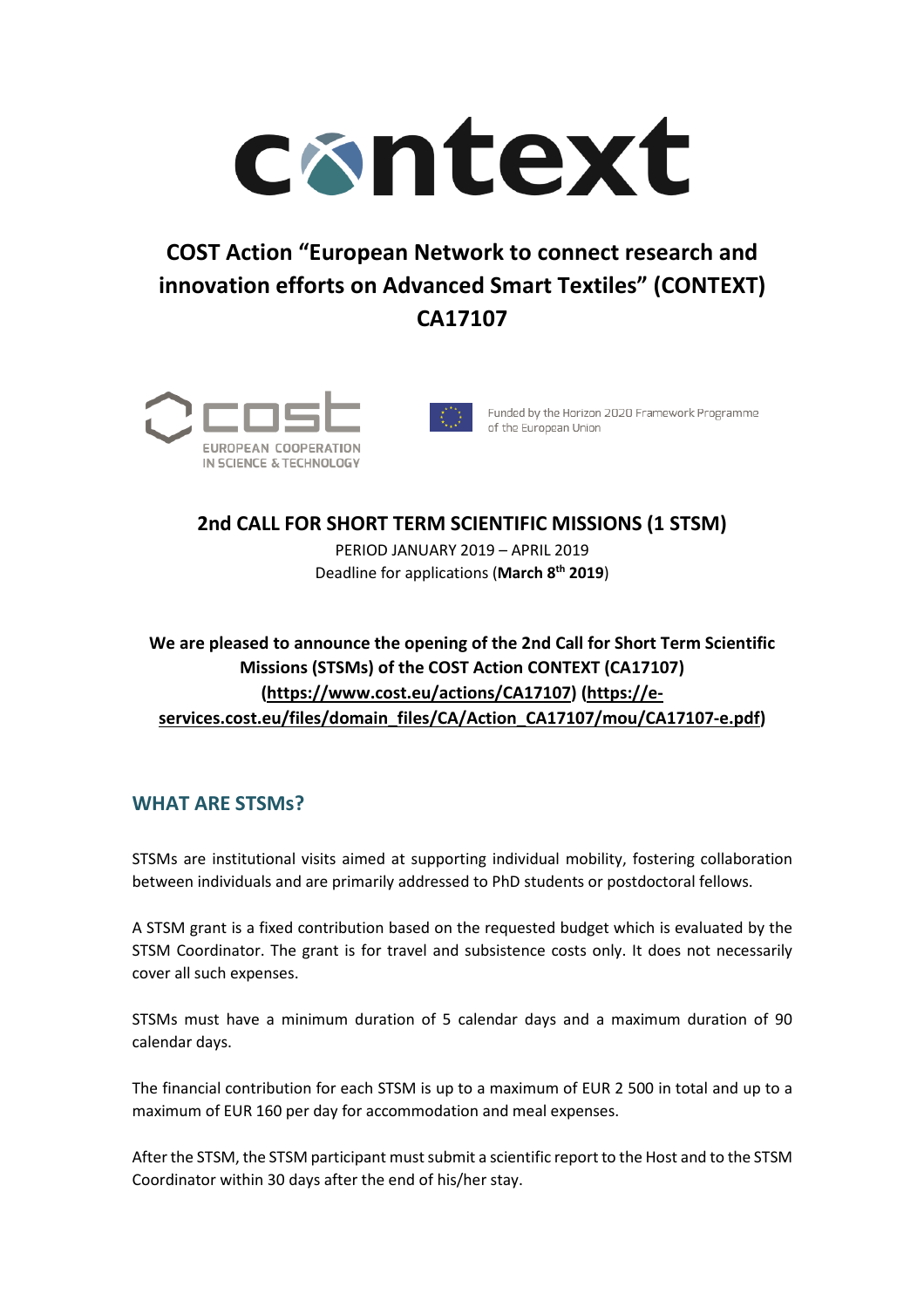The STSM has to take place abroad (in other COST country) and the candidate should get in touch with the proposed hosting institution individually.

The STSMs of this call have to take place between January and April 2019, and up to 3 STSM Grants are available.

To learn more about COST rules and about Short-Term Scientific Missions please check the COST Vademecum that can be downloaded from: **www.cost.eu/Vademecum** 

#### **PROPOSED TOPICS**

We invite you to apply for one of proposed topics related to specific Working Group objectives:

**WG1: Smart textiles for health and medical applications**, such as bio-monitoring of cardiovascular, neural, muscle and respiratory activity or thermoregulation, from one side and bandages and wound care during surgery, uniforms for medical personal, or drug-release systems such as bandages or plasters, from the other side.

For this WG the key technological challenges are: (1) development of controlled drug release fibre and textile structures for therapeutics of different skin conditions; (2) development of garments and home textile products with fully integrated bio-monitoring, active systems to improve life quality and ICT systems enabling remote monitoring of patients and assisted living services for "better ageing concepts"; (3) development of fibre and textile structures with enhanced thermal/breathability electro-active properties with integration of new surface functionalities for improving barrier (antiviral and antibacterial) properties.

**WG2: Smart textiles for automotive and aeronautic applications**, such as structural applications, light weight components, tailored reinforcement structures, heated seats, and passenger sensing systems working on the integration of novel eco sustainable materials and integration of ubiquitous computing sensing-actuation onto materials structures.

For this WG the key technological challenges are: (1) integration of fully integrated and printed electro active and interactive sensors and actuators that enable the development of ubiquitous sensing and interactive surfaces, while also integrating fully embedded (or printed and/or fibre and yarn integrated) haptic feedback systems via both lighting integration and mechanical stimuli responses; (2) integration of fully customizable self-lighting materials based on active fibres and yarns, and integration or programmable textile matrixes for interactive sensing.

**WG3: Smart textiles for personal protection applications**, for example monitoring the safety of workers during work and exercises (e.g. fireman, mineworkers, …).

For this WG the key technological challenges are: (1) the integration of geo tracking and personal GPS systems (Global Positioning Systems), physiological and biometric monitoring, embedded and integrated communications and energy harvesting, with all data monitoring systems sharing data in real-time; (2) integration of cooling/heating systems into garments.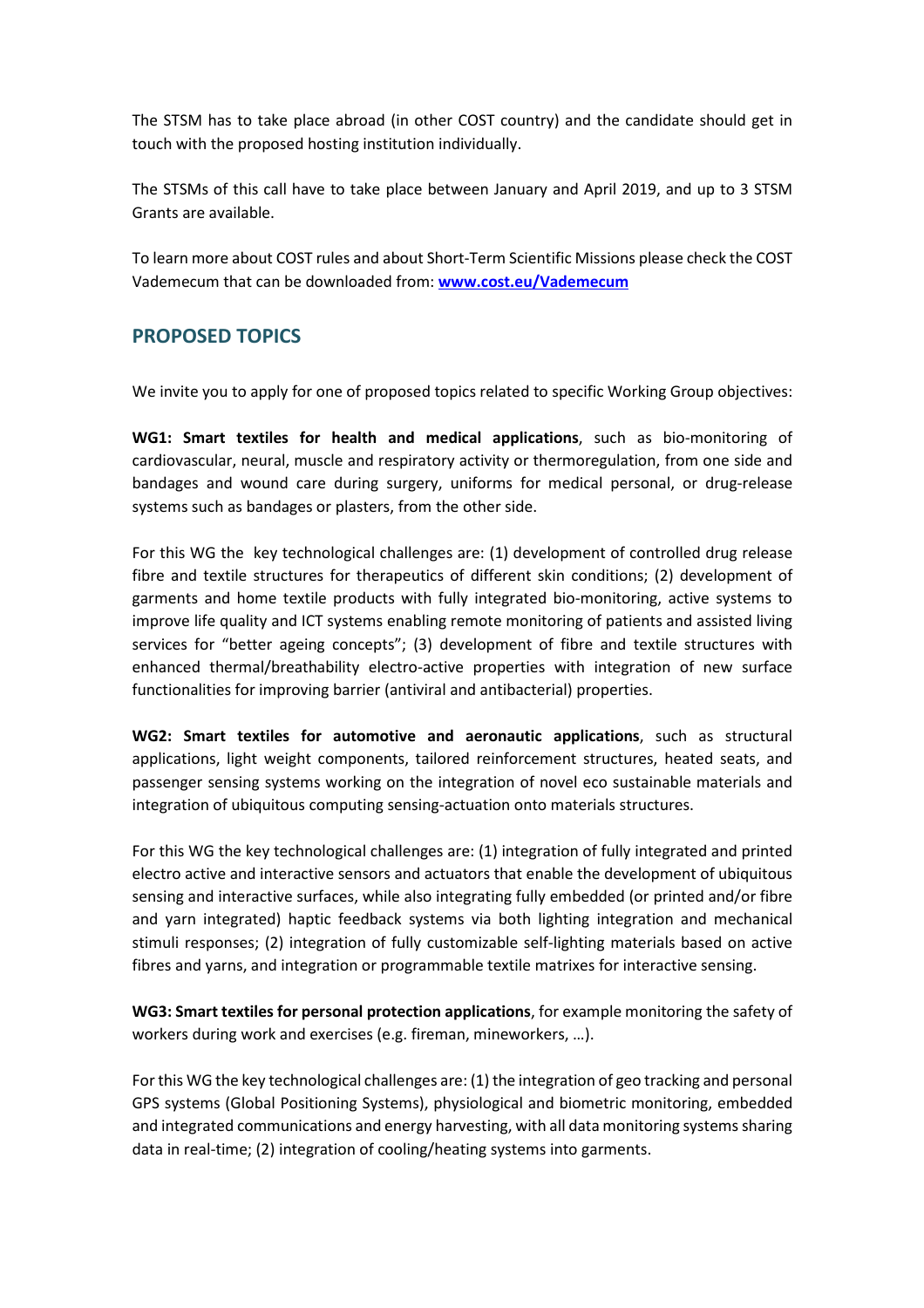**WG4: Smart textiles for building and living applications**, including textile reinforced concrete, geotextiles, colour changing materials (wallpapers), smart lighting, etc.

For this WG the key challenges are (1) development of new functional textile materials using nano-materials and industrial waste, eco-friendly technologies (like ultrasonic deposition, bi/tricomponent fibres, UV curing coatings), considering multilayer approaches; (2) focus on high thermal performance (applying eco-efficient heating and cooling systems, together with low thermal conductivity and diffusivity coatings and additives, infrared reflective and phase change materials), in order to achieve Net Zero Energy Buildings (NZEB); (3) textile functionalization with smart and efficient systems like sensorization, communication systems and actuators, considering printing electronics approaches, in order to maximize comfort, well-being; (4) develop interoperability between connected devices.

**WG5: Smart textiles for sports and wearables' applications** like connected skies, tennis racquets, ski clothes with embedded sensors, GPS, airbags for skiers, etc.

For this WG the key technological challenges are: (1) development of light weight performance garments having new textile surface coatings enhancing thermal management (insulation), controlled drug release for muscle care, and also proving optimized comfort, low pill, low shrink and fast drying; (2) integration of low power/autonomous bio-monitoring and/or integrated ICT and loT communication systems for training monitoring and performance assistance and integration concepts of training analytics, always connected and data sharing for garment/textile structures "peripherals".

#### **DEADLINE AND APPLICATION**

The regular call application is open from **March 1st 2019 to March 8nd 2019**. The evaluation results will be communicated shortly after the submission.

If the STMS grant is not taken or the total budget is not spent after this regular call, we will accept applications on a rolling basis until March, 15<sup>th</sup>, 2019 (until the place is taken or the total budget is spent).

Please remember that **the STSM must be completed by April, 20, 2019**!

If you are interested in applying, please follow the procedure:

- complete the **on-line application form** (at https://e-services.cost.eu/conferencegrant)
- download the **formal application** and send it as an e-mail attachment to the STSM Coordinator (**monica.ardanuy@upc.edu**) together with the necessary supporting documents:
	- Full CV including award date of the applicant PhD, their current position and a list of academic publications (if applicable)
	- Work plan proposal addressing one of the scientific WG of CONTEXT Cost action
	- Motivation letter
	- Letter of support from the home institution
	- Letter of invitation from the host institution